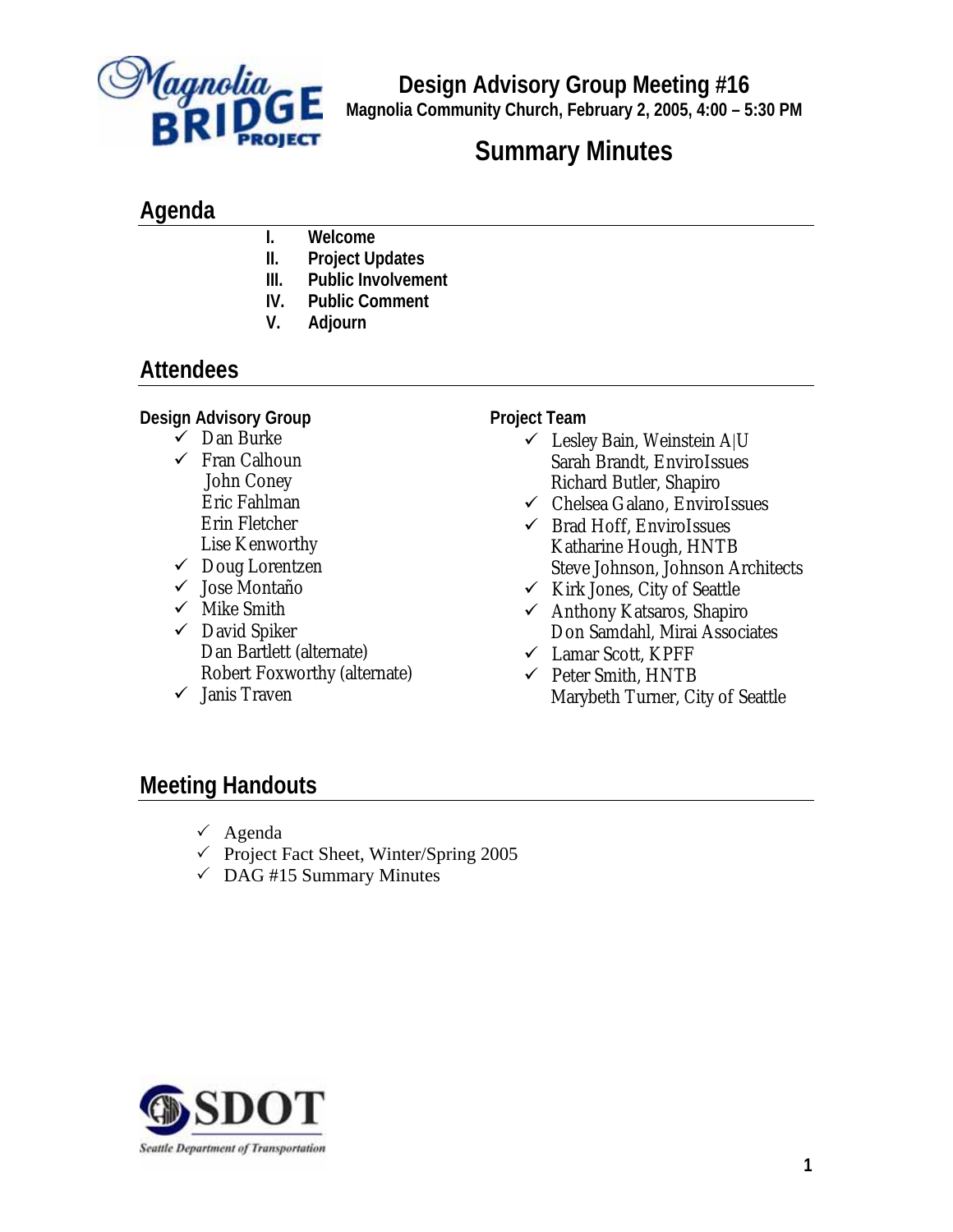### I. Welcome

#### **Brad Hoff, EnviroIssues**

Brad welcomed the group and reviewed the DAG information packet. It included the agenda, the winter/spring 2005 fact sheet describing project costs and schedule, and summary minutes from the last DAG meeting. He then previewed the meeting's agenda with the group.

The minutes from the last DAG meeting, held in October 2004, were distributed to both committee members and the public. Brad asked the group to take a few minutes to review. With no questions or comments raised, the meeting minutes were approved.

### II. Project Updates

### **Kirk Jones, City of Seattle**

Kirk noted that Alternative C is now up to the same engineering detail as the other alternatives, and that half of the discipline reports have been approved by WSDOT and Federal Highway Administration. He also said that the team has been developing full cost estimates on each of the three alternatives. They developed these estimates by using a schedule and cost risk evaluation process called SCoRE. This process consisted of a four-day meeting where transportation experts and the project team looked at elements that could potentially cause problems in construction and result in increased costs. The team identified about twenty different items that could potentially increase costs, and developed a realistic timeline to purchase right of way and relocate local businesses. This process generated a cost range for each alternative based on the probability of completing the project at a specific cost. Kirk noted that at a 90 percent probability level, all three alternatives are estimated to cost over \$200 million, with \$240 million being the highest. This represents a big jump in cost from earlier estimates, which were in 2004 dollars. Kirk said the team is reviewing the identified risks to see if there are any management decisions that could be made now to reduce costs.

Kirk noted that the team felt a responsibility to reconsider the decision made in 1998 to not retrofit the bridge. He said the team is now investigating bridge rehabilitation (rehab) as a possible option. Kirk explained the difference between a retrofit and rehab is that rehab brings the project up to current design standards such as vehicle weight. The bridge deck would require complete replacement. With either a retrofit or rehab, the foundation and column bracing would need significant work. The consultant team is researching rehab costs.

#### **Discussion:**

**Jones:** Looking at doing a rehab will cause a delay in the schedule. The DEIS was going to be out mid-summer, but now it looks like it will probably be November. After we get some more information on the rehab process, we will present it to Grace Crunican, the Seattle Department of Transportation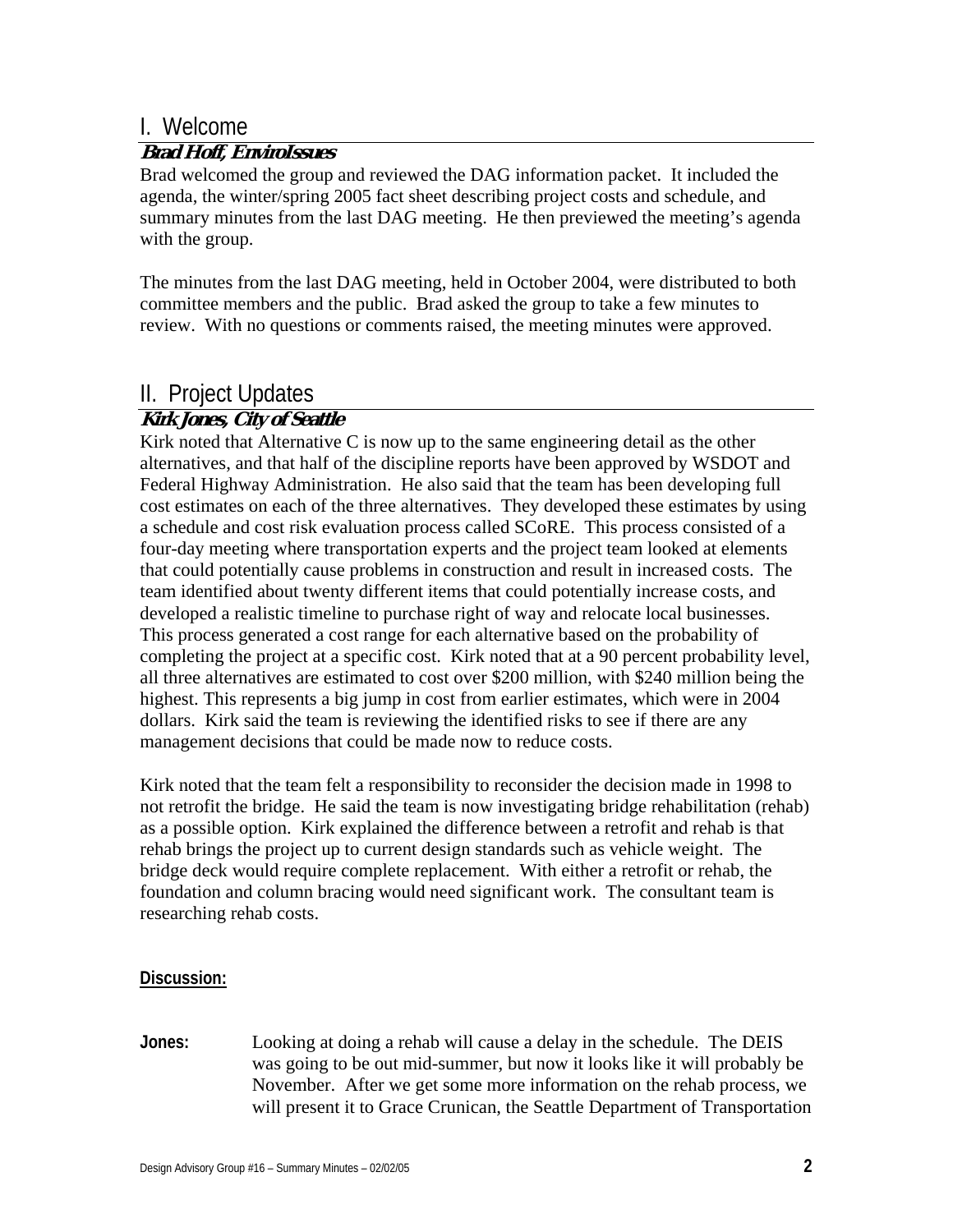(SDOT) Director. Our goal is to have a decision by the first part of April. We think we have a responsibility to look at the rehab option if it is substantially less expensive. A major downside to a rehab option is that we estimate it would require as long as a 24-month bridge shut down.

- **Spiker:** What was the low range on the cost estimates?
- **Jones:** \$165 million at a 10 percent probability.
- Spiker: Since it is a City road, does it have to be brought up to federal standards?
- **Jones:** Yes, it is a City road, but we may be using federal dollars so it has to be up to federal standards. This includes design elements such as wide enough lanes and adding bridge railings.
- **Burke:** Are these cost estimates based on 2004 dollars?
- **Jones:** The cost estimates are based on the year of expenditure. This assumes we get funding to keep moving along. The cost estimates are based on the project schedule. The process of relocating major businesses pushed the time frame out 11-12 months. We are currently looking at ways to shorten that process. Soil conditions were another factor that affected the costs. We did three borings for each alignment. There is quite a bit of distance between borings, so there could be a lot of change in the subsoil we don't know about. We had to drill about 100 feet down before we got to hard, solid ground. With this kind of soil, liquefaction can occur in an earthquake. We have to improve the soil in about a 40 feet radius around the foundation.
- **Member of the Public:** Is it the sticker shock that brought the rehab option back? Are there other options that might come back?
- **Jones:** Yes, we are looking at the rehab to see if it's cost effective, but no other options will be brought back.
- **the Public:** Does rehab versus new construction affect funding sources?
- **Jones:** We are looking for a mix of funding opportunities. Federal dollars are allocated to different pots for new construction and rehab projects. There is a high demand for both.

# **Member of the Public:** Assuming you know which businesses will be relocated, can you tell us?

**Member of**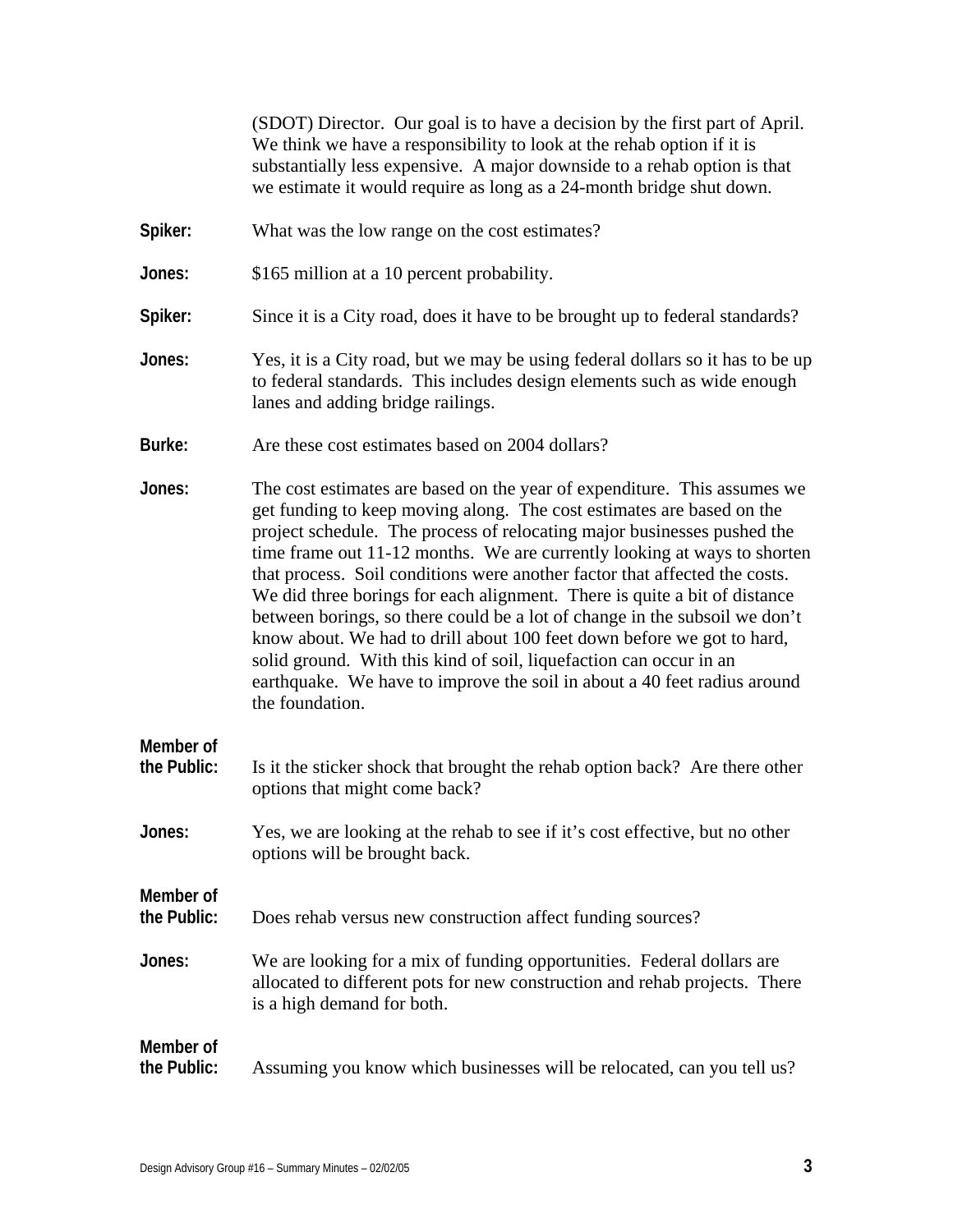| Jones:                   | City Ice and Anthony's Seafood will be relocated. In a couple of months<br>we should be in a position to determine whether or not it is reasonable to<br>carry the rehab option into the Environmental Impact Statement (EIS).                                                                                                                                                                                                                                                                        |
|--------------------------|-------------------------------------------------------------------------------------------------------------------------------------------------------------------------------------------------------------------------------------------------------------------------------------------------------------------------------------------------------------------------------------------------------------------------------------------------------------------------------------------------------|
| Member of<br>the Public: | What was the original cost estimate to rehab the bridge?                                                                                                                                                                                                                                                                                                                                                                                                                                              |
| Jones:                   | Originally we only looked at retrofitting the bridge. A retrofit includes<br>only the foundation and bracing, which would cost about \$30 million. At<br>that time we thought replacing the entire structure would be around \$60<br>million. That work was done in 1998, and at that time we thought the best<br>decision was to take the \$30 million it would cost to retrofit the bridge and<br>put it into a new bridge.                                                                         |
| Spiker:                  | How far does the existing bridge's foundation go beneath the surface?                                                                                                                                                                                                                                                                                                                                                                                                                                 |
| Jones:                   | The longest wooden pile we found was 60 feet. Most of them were 50<br>feet. The friction between the piles and the soil is what's supporting the<br>bridge. If we get the right kind of earthquake that liquefies the ground the<br>bridge is going to sink. The existing columns are so close together that we<br>would have to do soil improvements along the entire length of the bridge<br>to make the foundation work. That is pretty expensive.                                                 |
| M. Smith:                | Let's say hypothetically that the rehab comes in at \$140 million. Is that a<br>big savings?                                                                                                                                                                                                                                                                                                                                                                                                          |
| Jones:                   | Once you apply risk factors and project out to the year of expenditure the<br>\$140 million would be close to the cost estimates we are looking at for the<br>existing build alternatives. We would compare base cost to base cost. If it<br>turns out to be about the same price, we would probably build a new<br>structure because of the length of time the bridge would have to be shut<br>down for a rehab. A rehab would also require higher maintenance costs<br>and have a shorter lifespan. |
| Spiker:                  | If the new bridge is the same width as the old bridge, how will the new<br>bridge meet current standards? Are we going to be in the same situation<br>as SR 520, where the new bridge is significantly wider than the current<br>bridge?                                                                                                                                                                                                                                                              |
| Jones:                   | No, the new bridge will be only a few feet wider. We will have two lanes<br>going east and one lane headed west.                                                                                                                                                                                                                                                                                                                                                                                      |
| P. Smith:                | Wider widths are typically designed for higher speed roads, like SR 520,<br>but we are designing for a city street.                                                                                                                                                                                                                                                                                                                                                                                   |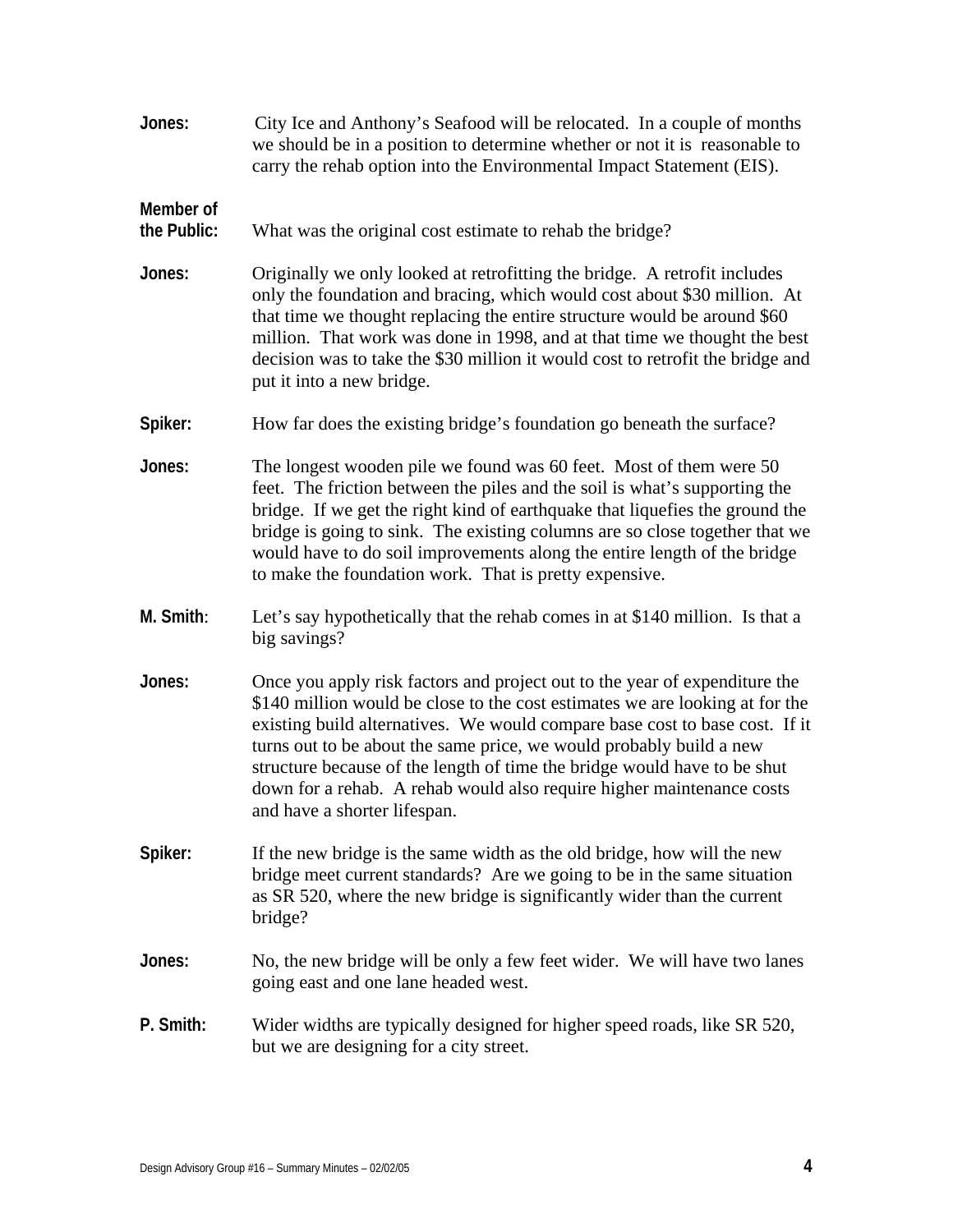At this point, Brad Hoff asked Dan Burke to provide an update on the Port of Seattle's recent activities in North Bay.

- **Burke:** The Port had an Open House in November, and we are currently working with the NBBJ [the Port's Master Plan consultant] framework plan to update our Master Plan and alternatives, which is closely tied to the City's Comprehensive Plan. Our strategic plan feeds the City's work. I would suggest that we do a presentation about this at the next DAG meeting. The Port currently has six alternatives for North Bay:
	- Alternative 1 and 2 are high density and equal 4 million square feet of development. One of these alternatives will include residential development and one will not. This decision has not been made yet. The impacts are fairly similar between the two. Residential development will impact traffic patterns a bit.
	- Alternatives 3 and 4 are medium density, and equal 3.2 million square feet of development at North Bay. We are looking at both of these alternatives with and without a residential component.
	- Alternative 5 is a built-out industrial property that would include about 1 million square feet of industrial development.
	- Alternative  $6$  is a no action alternative that mimics what development is currently like today.

An internal review of these alternatives begins in three weeks. The Draft EIS is planned for release in April, and the final EIS will be released in June. During April we will be working with the Port Commission to see what alternatives will be chosen. A lot of people are interested in the residential component.

On January 20, we submitted amendments to the City's Comprehensive Plan. This is the same amendment we submitted a year ago and withdrew. If adopted, it would allow residential development and higher buildings. The City has a hearing in March on all comprehensive plans. A decision will be made in October or November of this year.

The Port went to the Port Commission at the end of January to buy the Tsubota property on 15th Avenue W, north of the Magnolia Bridge (3.4 acres). The Port looked at it as an opportunity to provide good access for future development, or potentially even use it as a transit hub. This property is not included in the EIS or Comprehensive Plan amendment. This was really more of a strategic acquisition. There are currently no plans for development on this parcel.

Lorentzen: Has this deal been completed?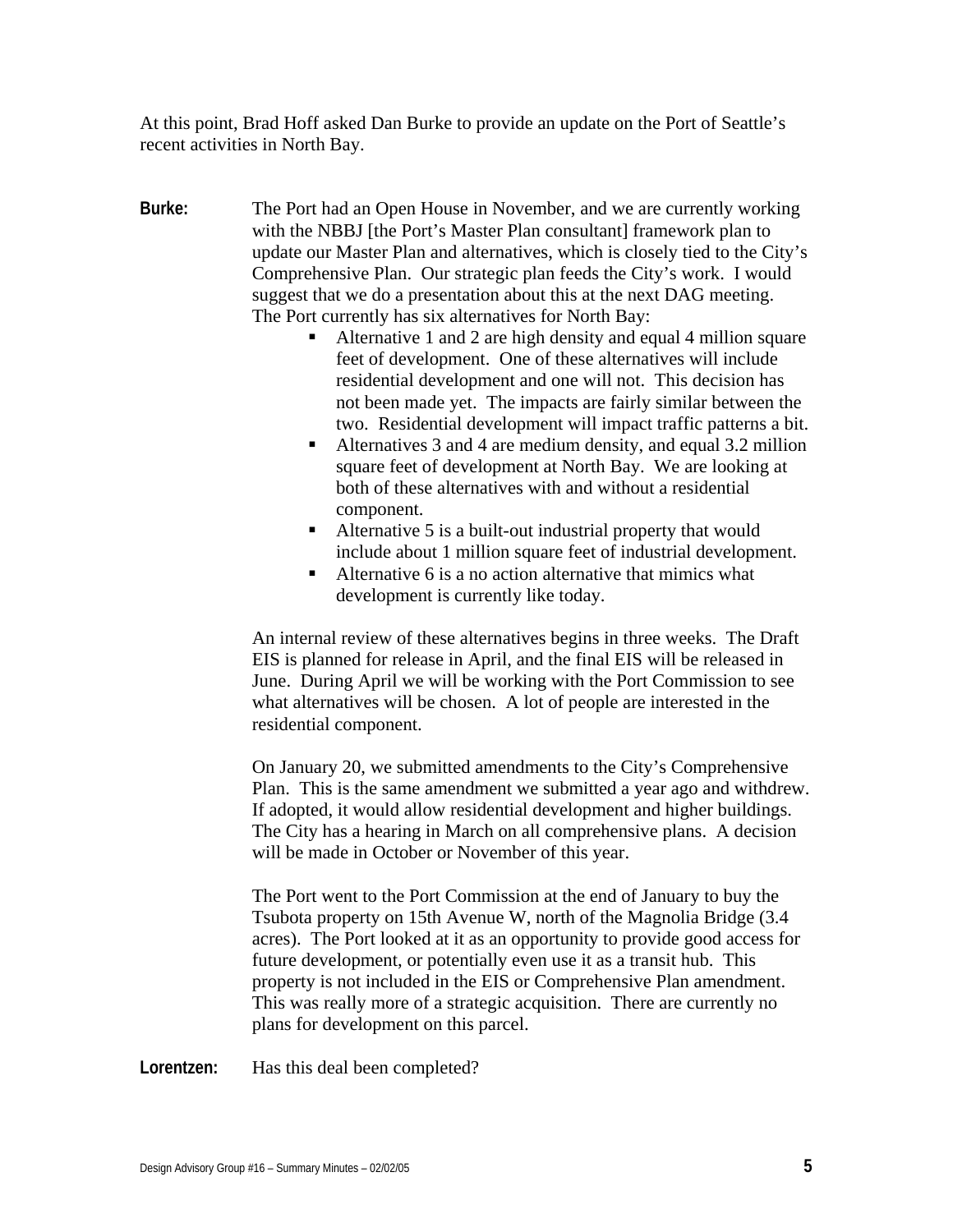| Burke:                   | It is in process.                                                                                                                                                                                                                                                                                                                                                                                                                                   |
|--------------------------|-----------------------------------------------------------------------------------------------------------------------------------------------------------------------------------------------------------------------------------------------------------------------------------------------------------------------------------------------------------------------------------------------------------------------------------------------------|
| Member of<br>the Public: | Are there any substantive changes to the Comprehensive Plan?                                                                                                                                                                                                                                                                                                                                                                                        |
| Burke:                   | No. The one issue that did come up is that the Armory switched gears.<br>Instead of swapping their parcel for another parcel that the Port would find<br>for them, they are now looking at all their properties statewide in a full<br>planning portfolio. The Armory piece is not in the Comprehensive Plan.<br>The Port CEO may try to restart this discussion again, but currently the<br>Port is not moving ahead with acquiring that property. |
| Member of<br>the Public: | So, the Port is saying that the Tsubota property is not part of North Bay?                                                                                                                                                                                                                                                                                                                                                                          |
| Burke:                   | Correct.                                                                                                                                                                                                                                                                                                                                                                                                                                            |
| Member of<br>the Public: | Is now a good time for citizens to write to the City of Seattle and say,<br>"give them what they want"?                                                                                                                                                                                                                                                                                                                                             |
| Burke:                   | Yes, we welcome the support. There will also be a public meeting in<br>March, and the public can provide comments then.                                                                                                                                                                                                                                                                                                                             |

### III. Public Involvement

### **Kirk Jones, City of Seattle**

We are going to the Magnolia Community Club meeting on February 10 to talk about costs and project updates, and to make sure we have the right alternatives as we move into the Draft EIS. I would encourage folks to come out for this. We have talked a lot about the alternatives before, so most of the community is familiar with them. We really want to use this time to describe the exercises we are going through in the next few months.

- **Hoff:** The project team is more than happy to give presentations to community groups. We are planning to be at the Magnolia Farmer's Market again to hand out information and talk with folks. Last year we had a booth approximately once a month. **Spiker:** The three alternatives have very different shutdown periods. Can you
- review what those are?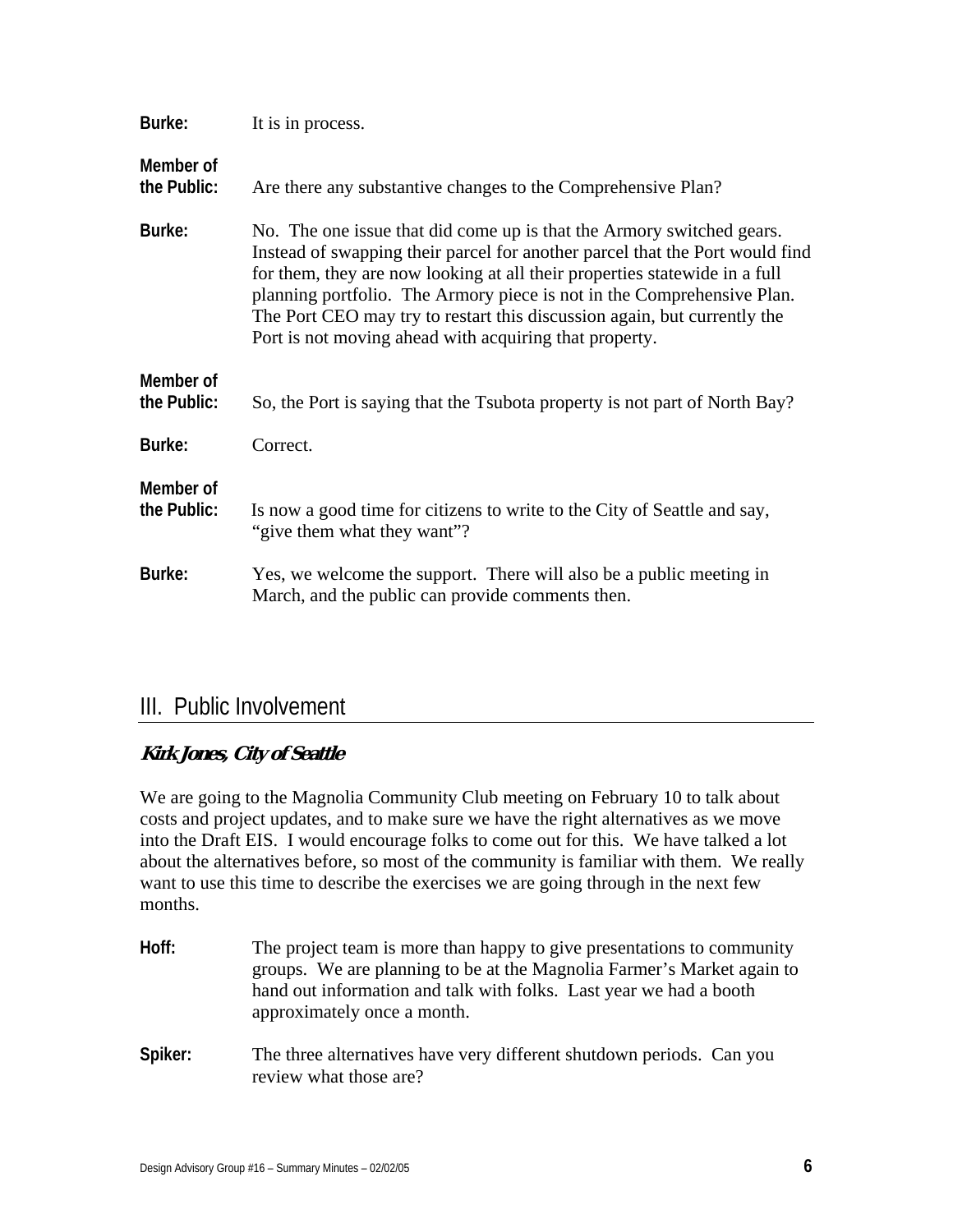**Jones:** The longest shutdown period is for Alternative A, which is 17 months. Alternative C is 11 months, and Alternative D is nine months. When we went through the estimating process, we had construction companies who have worked on a lot of bridges provide these estimates. One company told us that for that for six to eight million dollars they could build a temporary structure to connect to the existing bridge. If Alternative A ends up being the preferred, we will get into those issues of temporary structures. It might be well worth the money to reduce the shutdown period to a couple of weeks, compared to 18 months.

### IV. Public Comment

#### **Member of**

| the Public: | I would like to express my complete confusion about the entire process of<br>the bridge replacement. You can tell me if this is inappropriate. I don't<br>understand why the lines on the paper were the first thing you went with to<br>make a decision? From my end, we have gone to a whole lot of meetings<br>and looked at these alternatives again and again. Now the process is going<br>to be even longer. Why didn't you start at the other end of this first and<br>look at soil and geological stuff before you chose alternatives. I'd love an<br>answer.                                                                                                                                                                                                                                                                                                                                                                                                                                       |
|-------------|-------------------------------------------------------------------------------------------------------------------------------------------------------------------------------------------------------------------------------------------------------------------------------------------------------------------------------------------------------------------------------------------------------------------------------------------------------------------------------------------------------------------------------------------------------------------------------------------------------------------------------------------------------------------------------------------------------------------------------------------------------------------------------------------------------------------------------------------------------------------------------------------------------------------------------------------------------------------------------------------------------------|
| Jones:      | We used a standard process for looking at impacts and transportation<br>needs. These basic "lines on paper" help us to see what will help us best<br>meet our goals. We think we are covering all the issues. We had basic<br>geologic information in the beginning. Once we had three alternatives, we<br>spent additional money. To do a soil investigation for a lot of alternatives<br>is too expensive and would be a waste. We systematically narrowed the<br>alternatives from broad concepts. We have a pretty good definition of<br>these three alternatives. Once we have a preferred alternative we move<br>into a type, size and location study. We will ask ourselves questions like,<br>"how long is the span". We will spend time on details of the engineering<br>and architectural analysis to give us an attractive and cost effective bridge.<br>That way, when we go to ask a contractor for a bid, they will not have to<br>guess about what is needed and we will get a better price. |
| Hoff:       | We spent the money we had strategically.                                                                                                                                                                                                                                                                                                                                                                                                                                                                                                                                                                                                                                                                                                                                                                                                                                                                                                                                                                    |
| Jones:      | The community's input is key. We need to ensure we are meeting the<br>community's needs.                                                                                                                                                                                                                                                                                                                                                                                                                                                                                                                                                                                                                                                                                                                                                                                                                                                                                                                    |
| Hoff:       | As a reminder, ultimately the community does not make the decision, the<br>City Council will decide where the bridge is built.                                                                                                                                                                                                                                                                                                                                                                                                                                                                                                                                                                                                                                                                                                                                                                                                                                                                              |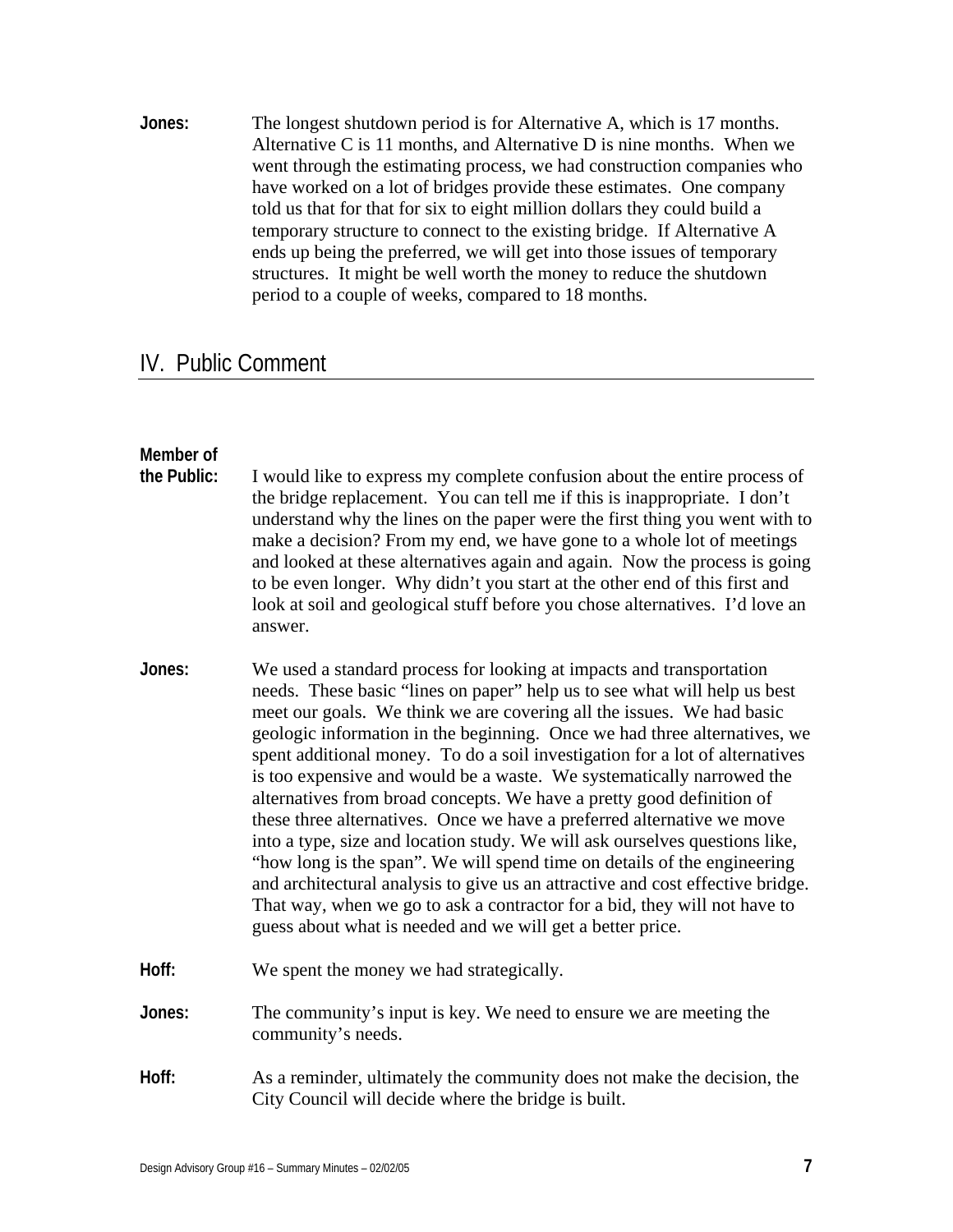| Jones:                   | We make a recommendation based on what we hear and what alternative<br>we think will best meet the goals and criteria for the project. We are<br>keeping City Council abreast of what is going on so they are aware when<br>it comes time to make a decision.                                                                                                                                                                                            |
|--------------------------|----------------------------------------------------------------------------------------------------------------------------------------------------------------------------------------------------------------------------------------------------------------------------------------------------------------------------------------------------------------------------------------------------------------------------------------------------------|
| Hoff:                    | Any time things have changed with this project, the Council<br>Transportation Committee was briefed. For example, when Alternative B<br>was taken off, and Alternative C was subsequently added.                                                                                                                                                                                                                                                         |
| M. Smith:                | When was the first DAG meeting?                                                                                                                                                                                                                                                                                                                                                                                                                          |
| Jones:                   | September 2002.                                                                                                                                                                                                                                                                                                                                                                                                                                          |
| Calhoun:                 | Are we going to be here until 2009?                                                                                                                                                                                                                                                                                                                                                                                                                      |
| Jones:                   | We appreciate this group's time and effort, especially through the EIS<br>process, and we'll look forward to your assistance when we move into the<br>type, size and location analysis. After that, approximately 12-15 months<br>from now, there will probably not be a need to continue the DAG.                                                                                                                                                       |
| Member of<br>the Public: | As we reconsider a rehab option, is there a continuum of possibilities with<br>what you can do?                                                                                                                                                                                                                                                                                                                                                          |
| Jones:                   | We would need to put it into the EIS and do amendments to the existing<br>discipline reports before we can finish the Draft EIS. This would cause<br>another delay.                                                                                                                                                                                                                                                                                      |
| Member of<br>the Public: | Can you do a less than optimum rehab?                                                                                                                                                                                                                                                                                                                                                                                                                    |
| Jones:                   | In my opinion, the answer is no. One of the key things is the soil around<br>the foundation. That has to be dealt with. As soon as we do that, we are<br>talking \$50 to 60 million dollars. That is a lot of money to spend and still<br>have a bridge with high maintenance costs and a short lifespan.                                                                                                                                                |
| Traven:                  | We've talked a lot about access from Queen Anne and the spine route<br>through the Port property. Is this road still part of the Port's thinking?                                                                                                                                                                                                                                                                                                        |
| Burke:                   | The spine road is included in the Port's Alternatives 1 through 5. At this<br>point we don't know what the Neighborhood Advisory Committee would<br>say or agree to. This coordinates with what the bridge is doing. I keep<br>thinking that if the Port got out in front with this process, we could have a<br>second bridge that could absorb some of the excess traffic while the bridge<br>was down. We just do not know about timing at this point. |